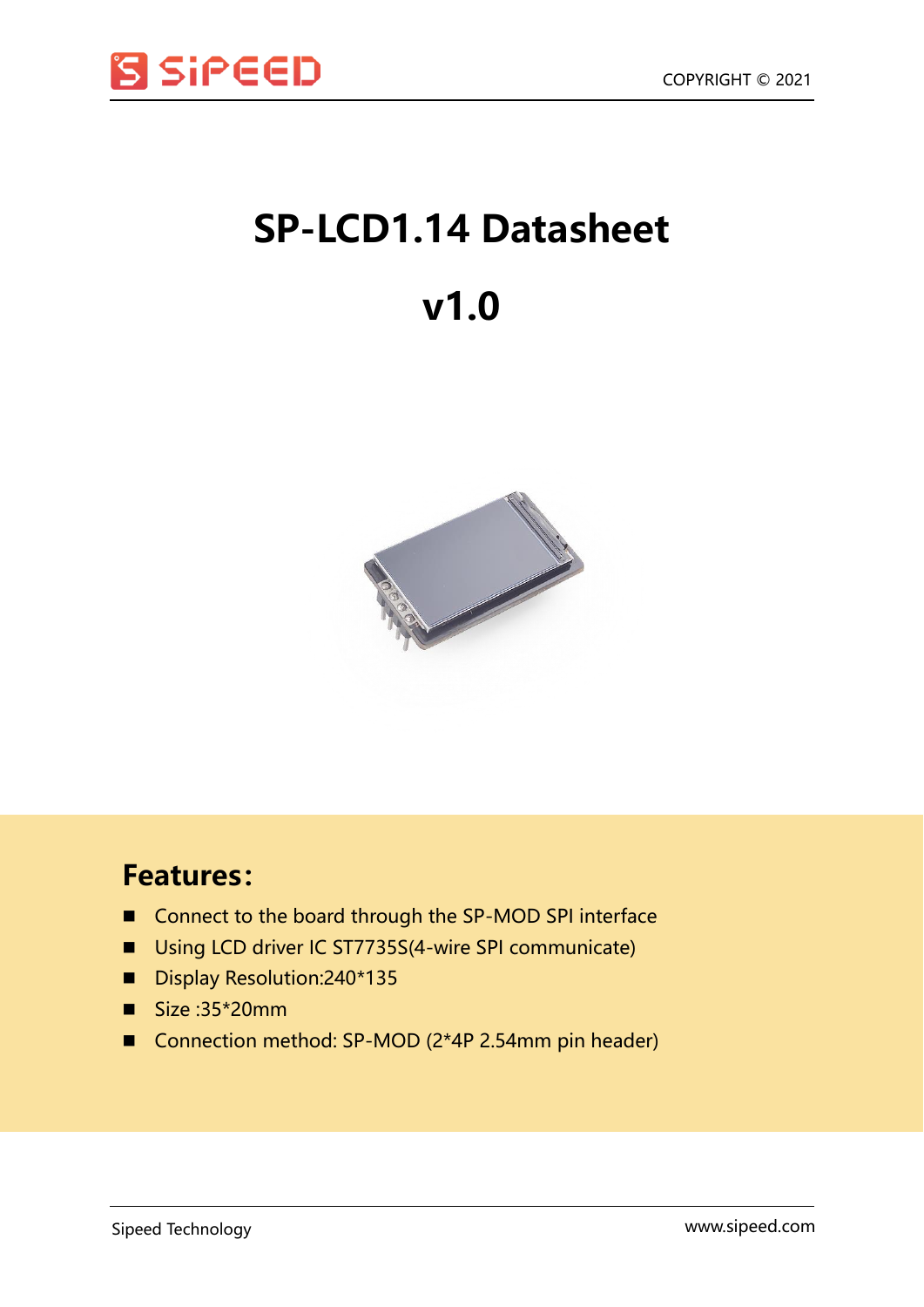

| <b>UPDATE</b> |                                      |
|---------------|--------------------------------------|
| V1.0          | 2019/4/7 Published original document |
|               |                                      |

|                  | <b>INTRODUCTION</b>                                           |
|------------------|---------------------------------------------------------------|
|                  | Supply voltage of external power supply : 2.5V~4.8V           |
|                  | Supply current of external power supply: <20mA                |
|                  | Sleep Status of Current: < 0.1 mA                             |
|                  | Screen Size: 1.14 inch                                        |
|                  | Active Area: 21.7mm * 10.8mm                                  |
|                  | Display Resolution: 160*80                                    |
| TFT LCD: ST7735S | Color: 132 个 RGB channels                                     |
|                  | Interface: 8P FPC (0.5mmpitch)                                |
|                  | Inter-integrated circuit including C/DC Converter, Adjustable |
|                  | VCOM Generation, Non-volatile (NV) Memory to Store Initial    |
|                  | Register Setting, Oscillator for Display Clock Generation,    |
|                  | Factory default value (module ID, module version, etc) are    |
|                  | stored in NV memory, Timing Controller,                       |

| <b>HARDWARE FEATURES</b>                      |                                   |  |  |
|-----------------------------------------------|-----------------------------------|--|--|
| voltage of external power<br>Supply<br>supply | $2.5V - 4.8V$                     |  |  |
| current of external power<br>Supply<br>supply | $<$ 20 $mA$                       |  |  |
| Temperature rise                              | $<$ 30K                           |  |  |
| Range of working temperature                  | $-30^{\circ}$ C ~ 85 $^{\circ}$ C |  |  |

| <b>SIZE</b>        |            |
|--------------------|------------|
| Board Length       | 35mm       |
| <b>Borad Width</b> | 30mm       |
| Height             | 13.3 mm    |
| Screen Length      | 37.2±0.2mm |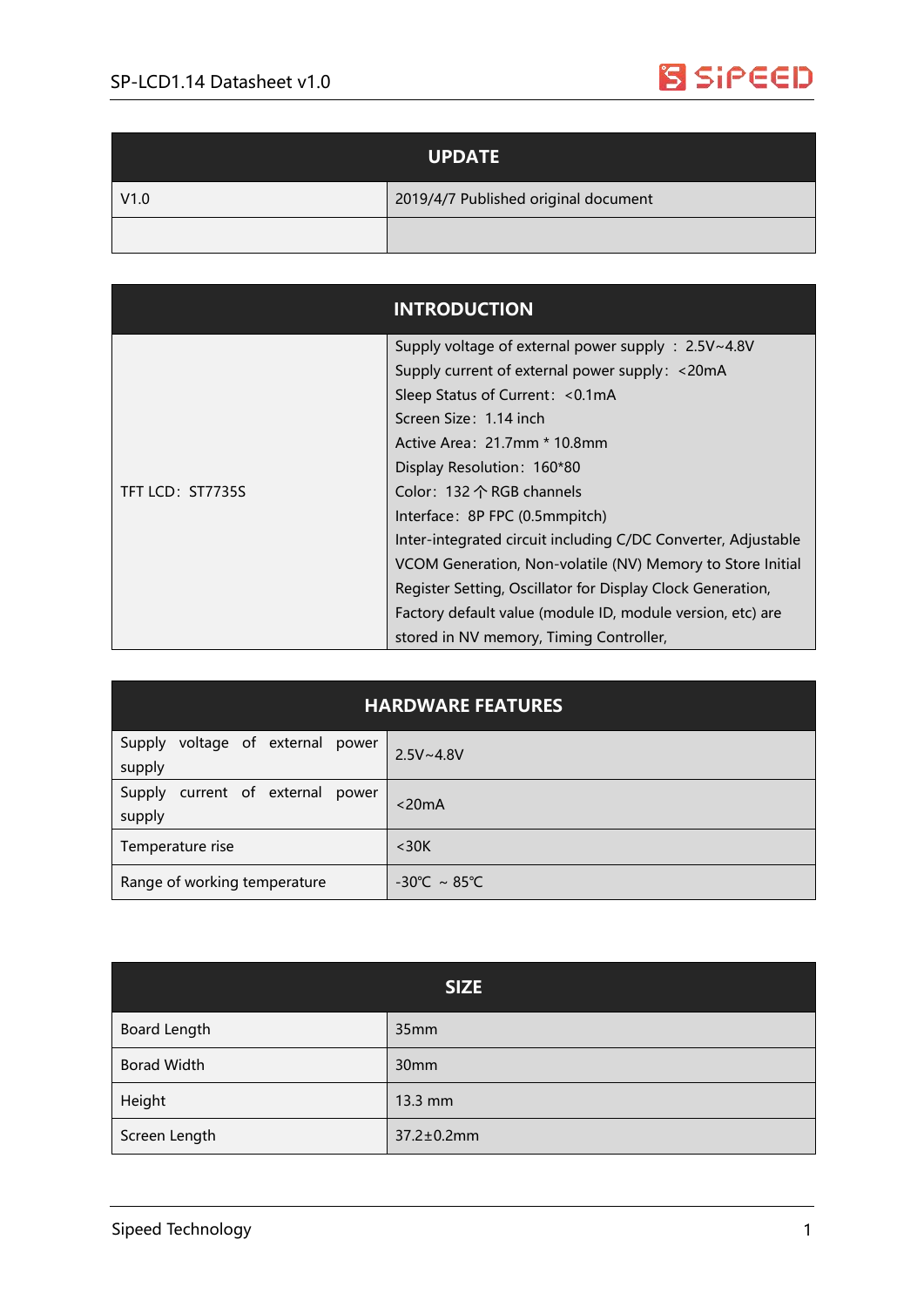### **S** SiPEED

| Screen Width | $31.8 \pm 0.2$ mm |
|--------------|-------------------|
| FPC Length   | $14.3 \pm 0.2$ mm |



| <b>PIN DESCRIPTION</b> |                 |                                     |
|------------------------|-----------------|-------------------------------------|
|                        | <b>GND</b>      | Ground                              |
| 2                      | <b>CS</b>       | Chip Select input pin               |
| 3                      | D/C             | Data/Command control pin            |
| 4                      | <b>RST</b>      | Reset (active low)                  |
| 5                      | 3V <sub>3</sub> | Power supply(3.3V)                  |
| 6                      | <b>SCK</b>      | SPI clock pin                       |
| 7                      | <b>SI</b>       | Master Out Slave In                 |
| 8                      | <b>BL</b>       | BackLight control pin (active high) |